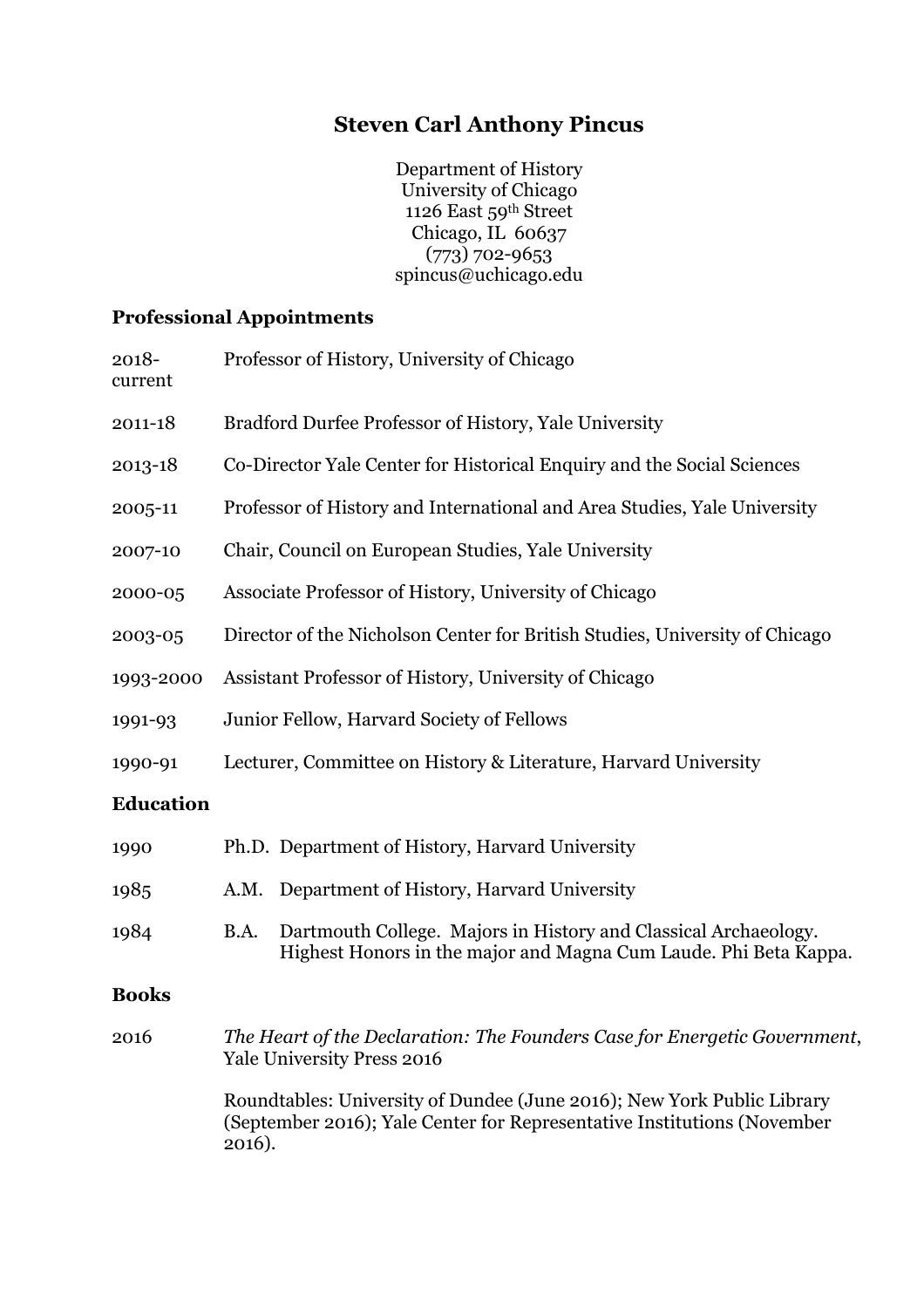Academic Presentations of the book: University of Connecticut Humanities Institute (February 2016); University of Warwick (May 2016); University of California Santa Barbara (September 2016) Public Book Talks: Seminary Co-Operative Book Store, Chicago, IL (September 2016); Tudor Place, Washington DC (October 2016); Yale Club, New York City (November 2016); US Embassy in Moscow (June 2017); Yale Class of '61 Reunion Philadelphia (October 2017).

Public Interviews: Over 20 separate radio interviews on national and local stations.

Reviews: *Publishers Weekly*, *The Junto*, *Choice*, *Cercles*, *Journal of American History*, *Law and History Review, Charles Petzold Book Blog*

Related Articles: *CNN.com*; *Washington Post*; *Time*

2009 *1688: The First Modern Revolution*, Yale University Press

Winner of the Morris Forkosch prize from the American Historical Association for the best book in British History, 2010

Winner of the Gustav Ranis prize for best book on an international subject by a Yale faculty member, 2010

Bronze medal winner in the History category from the Independent Publisher Book Awards

Reviews: *American Historical Review, Annales Histoire, Sciences Sociales, Archives, BBC History Magazine, British Heritage, Catholic Historical Review, Church History, Commentary, Common Knowledge, Contemporary Review, Economist, English Historical Review, Glasgow Herald, Histoire, Economie et Societe, Historia y Politica, History Review, Journal of Ecclesiastical History, Journal of Economic History, Journal of Interdisciplinary History, Journal of Modern History Journal of the Quaker universalist Fellowship, Law and History Review, Library Journal, Literary Review, The National (UAE), National Review, New Statesman, New York Review of Books, Notes and Queries, Open Letters Monthly, Parliamentary History, The Platypus Review, Restoration, Reviews in History, The Scriblerian, Sewanee Review, Socialist History, Standpoint, Times Literary Supplement, Wall Street Journal, Westminster Wisdom, Wilson Quarterly.*

Roundtables: *British Scholar, Huntington Library Quarterly*

Spanish translation published by Acantilado (2013): *1688: La Primera Revolucion Moderna*. Reviewed: *Diario de Sevilla;El Progreso*; *El Confidencial*; *El Correo Espanol; La Vanguardia*; *Menorca Diario Insular*; *La Aventura de la Historia*; *La Razon* Russian translation to be published by AST publishers. Chinese Translation to be published by CITIC Press Corporation.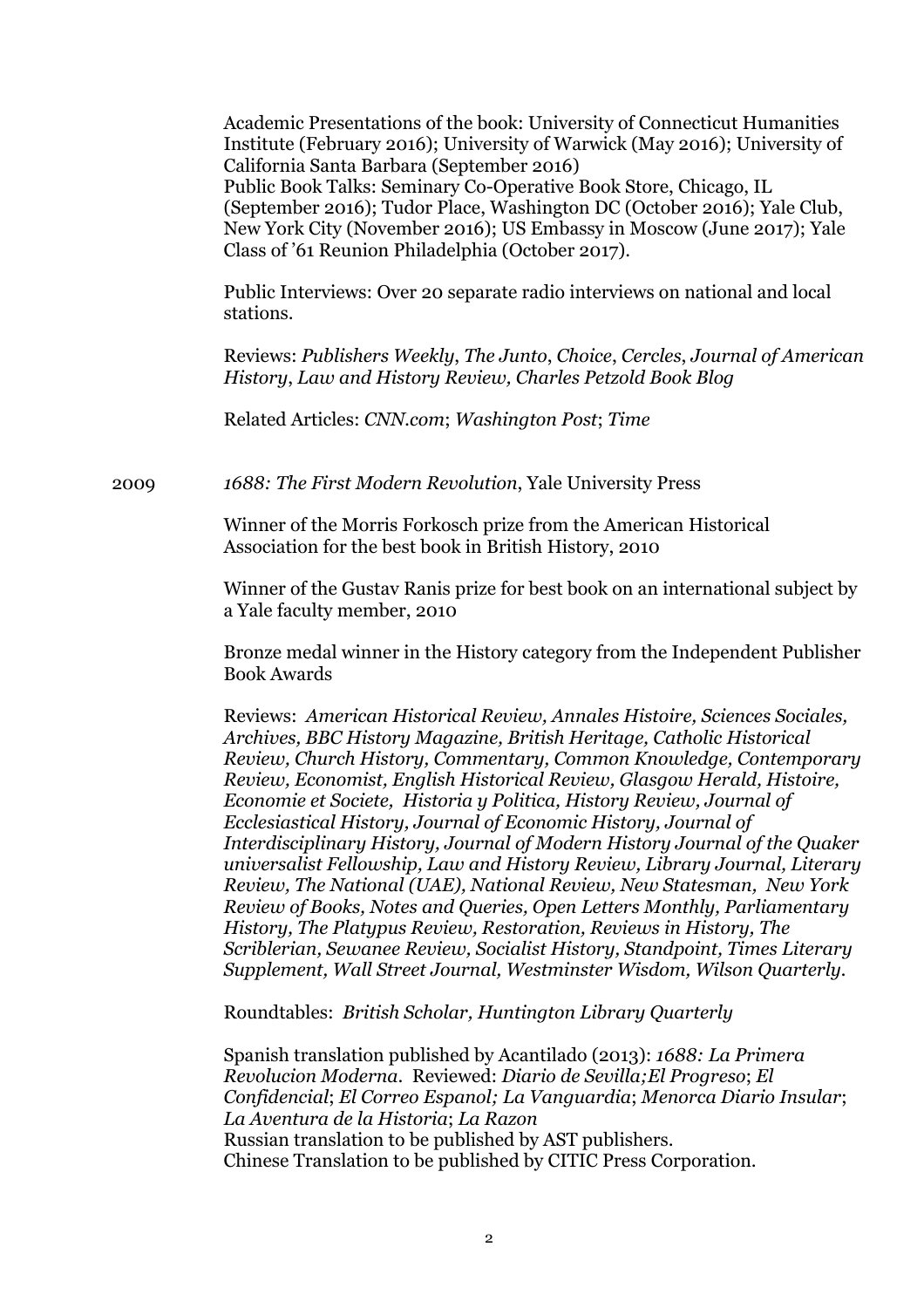Listed by *The Economist* as a best book of 2009. Listed by *The Independent*  among the best history books for Christmas 2009. Names one of top ten books for 2010 by *Wilson Quarterly*. There have now been four conferences and colloquia about the book: one at the Huntington Library, one at the Social Science History Association Meetings, one at Institut de la Revolution Francaise in Paris, and one at the Maison Francaise. Oxford.

- 2005 *England's Glorious Revolution: A Documentary History of the First Modern Revolution*. Bedford Press
- 1996 *Protestantism and Patriotism: Ideologies and the Making of English Foreign Policy 1650-1668.* Cambridge University Press, paperback, 2002

#### **Edited Volumes**

- 2018 co-editor with Peter Mancall, Richard Brown, and Jonathan Chu, forthcoming in a special issue of *New England Quarterly* on the 50th anniversary of Bernard Bailyn's *Ideological Origins of the American Revolution*
- 2017 *Global Encounters in the Archives: Britain's Empire in the Age of Horace Walpole (1717-1797)*. Lewis Walpole Library Exhibit. Edited with Cynthia Roman, Justin Brooks, and Heather Vermeulen. Articles: "Britain's Empire in the Age of Horace Walpole," and "Political Economy and the British Empire."
- 2007 *Politics of the Public Sphere in Early Modern England.* Manchester University Press, edited with Peter Lake. Article: "The State and Civil Society: causation and Habermas's Bourgeois Public Sphere"
- 2001 *A Nation Transformed: England after the Restoration*. Edited with Alan Houston. Cambridge University Press. Article: "From Holy Cause to Economic Interest: the study of population and the invention of the state"

#### **Books in Progress**

*The Global British Empire ca. 1650-1784*. Under contract with Yale University Press.

*The Divergence of Britain* (with James Robinson). In progress.

#### **Articles in Refereed Journals**

- 2017 "The Rise and Fall of Empires: An Essay in Economic and Political Liberty," *Journal of Policy History*, Vol. 29 No. 2 (April)
- 2016 (with Jim Robinson) "Wars and State Making Reconsidered: The Rise of the Developmental State," *Annales*, Vol. 71, No. 1 (May)
- 2012 "Joseph Addison's Empire," *Parliamentary History*, Vol. 31, No. 1 (January)
- 2012 "Rethinking Mercantilism," *William and Mary Quarterly.* Accompanying forum discussed the theoretical implications of the article. 3rd Series, Vol. 69, No. 1, (January)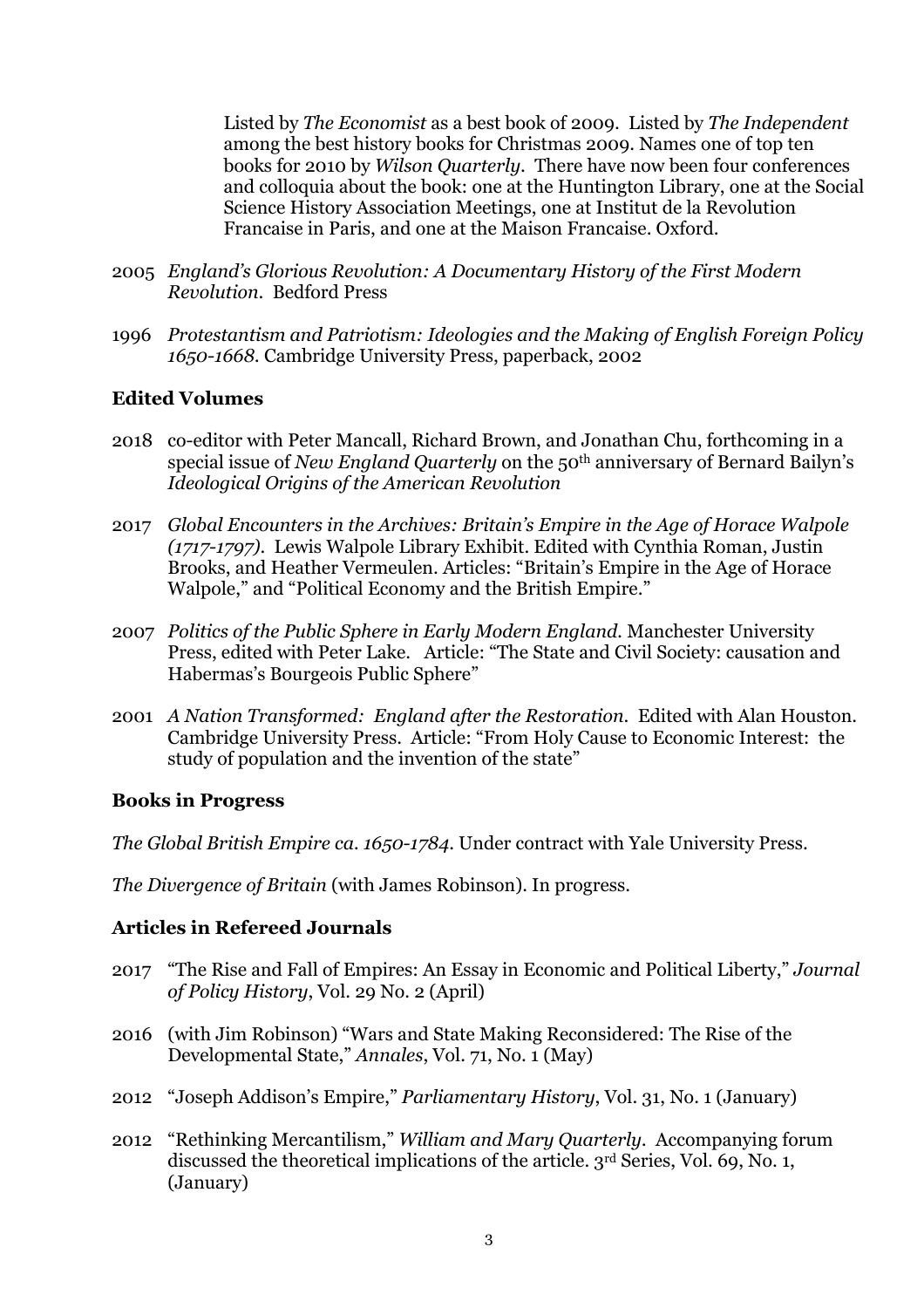- 2011 "What Really Happened in the Glorious Revolution," with James Robinson. *Journal of Comparative Studies* [China], Vol. 57 (December)
- 2011 "La Revolution Anglaise de 1688: economie politique et transformation radicale." *Revue d'Historire Moderne et Contemporaine* no. 58:1
- 2006 "Rethinking the Public Sphere in Early Modern England." *Journal of British Studies*
- 2000 "The Making of a Great Power? Universal Monarchy, Political Economy, and the Transformation of English Political Culture." *The European Legacy*, (December)
- 1998 "Neither Machiavellian Moment nor Possessive Individualism: Commercial Society and the Defenders of the English Commonwealth." *American Historical Review* (June)
- 1995 "Coffee Politicians Does Create': Coffee Houses and Restoration Political Culture," in *Journal of Modern History* (December)
- 1995 "From Butterboxes to Wooden Shoes: The Shift in English Popular Sentiment from anti-Dutch to anti-French in the 1670s." In *The Historical Journal*
- 1992 "Popery, Trade and Universal Monarchy: The Ideological Context of the Outbreak of the Second Anglo-Dutch War." *English Historical Review* (January)

#### **Commissioned Articles**

Forthcoming with William J. Novak "Revolutionary State Formation: The Origins of the Strong American State," in John L. Brooke et. al. (editors), *State Formations: Histories and Cultures of Global Statehood. (Cambridge)*

With Julia Adams, "The Many Hands of Empire and the 'Age of Discovery' in Theories of European Modernity," in Ann Orloff and Kimberley Morgan (editors) *The Many Hands of the State*. (Cambridge, 2017)

- Forthcoming "Gulliver's Travels, Party Politics and Empire," in Sophus Reinert, ed. *Political Economy in Historical Perspective*
- Forthcoming "The Pivot of Empire." In Jason Peacey, ed. *Empire and Popular Politics*. Manchester University Press.
- 2017 "Fresh Take on the *Declaration of Independence*" in Emily Sneff (editor) *Fresh Takes on the Declaration of Independence*. (Harvard University, Declaration Resources Project)
- 2016 "Some Thoughts on Periodization: John Milton to Adam Smith and Beyond," in Ann Coiro and Blair Hoxby, eds. *John Milton and the Long Restoration*
- 2016 (with Jim Robinson) "Challenging the Fiscal-Military Hegemony: The British Case," in Aaron Graham and Patrick Walsh (editors) The British Fiscal Military States, 1660-1815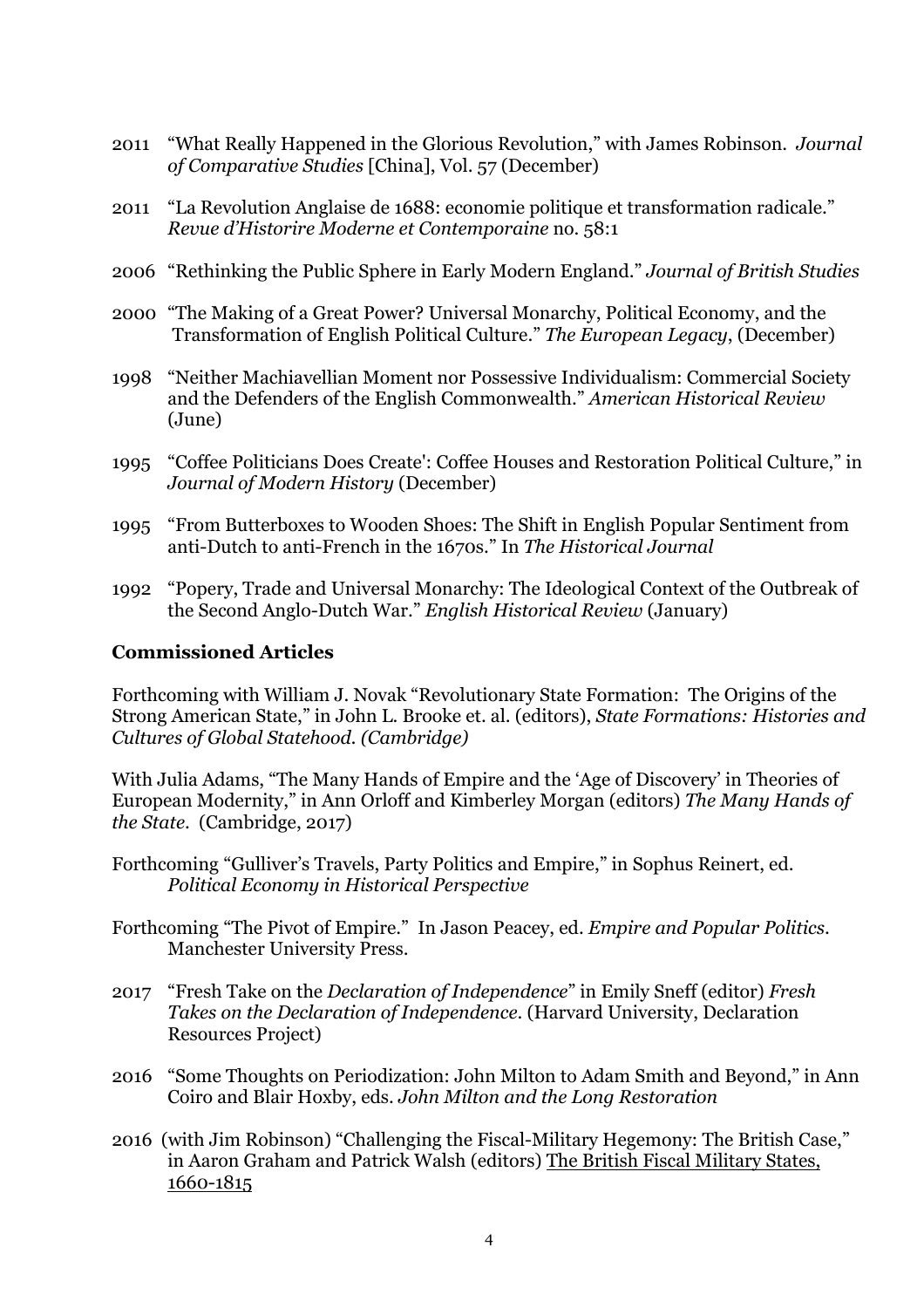- "1776: The Revolt against Austerity," *New York Review of Books Blog* 20 May 2015.
- "History and Political Science: A Productive Interchange," *The Political Economist*, Vol. X No. 1.
- "Atlantic Empires." In Joseph C. Miller, ed., *Princeton Companion to Atlantic History*. Princeton University Press.
- "Absolutism, Ideology and English Foreign Policy: the ideological context of Robert Molesworth's *Account of Denmark*." In David Onnekink and Gijs Rommelse, eds., *Ideology and Foreign Policy in Early Modern Europe (1650-1750)* Ashgate
- "What really happened in the Glorious Revolution and why it matters for current fiscal crises," *Vox*
- "The Potential for Revolution." *Monocle* (January)
- "Political History beyond the Cultural Turn," with Bill Novak. *Perspectives*
- "A Proactive State," with Alice Wolfram. In Perry Gauci ed., *Regulating the British Economy 1650-1850.* Ashgate
- "Revolution Vindicated." *British Scholar* (March)
- "Onde Tudo Comecou," *Exame* (April)
- "The Glorious Revolution." *History Today* (October)
- "Rethinking Revolutions." *Oxford Handbook of Comparative Politics*
- "New Approaches to Early Modern Representation." In Maija Jansson ed., *Realities of Representation: State Building in Early Modern Europe and European America*. New York: Palgrave Macmillan
- "Whigs, Political Economy and the Revolution of 1688-89." In David Womersley ed., *Cultures of Whiggism*." Newark: University of Delaware Press
- "The European Catholic Context of the Revolution of 1688-89." In Allan MacInnes and Arthur Williamson eds., *Awkward Neighbours*. E.J. Brill
- "John Evelyn: Revolutionary." In Frances Harris and Michael Hunter eds., *John Evelyn and his Milieu*. British Library
- "The Glorious Revolution." *Blackwell's Compass*
- "To Protect English Liberties: the English Nationalist Revolution of 1688-89." In Ian McBride and Tony Claydon eds., *Protestantism and National Identity: Britain and Ireland, c. 1650-c. 1850*. Cambridge University Press
- "Reconceiving Seventeenth Century Political Culture." *Journal of British Studies*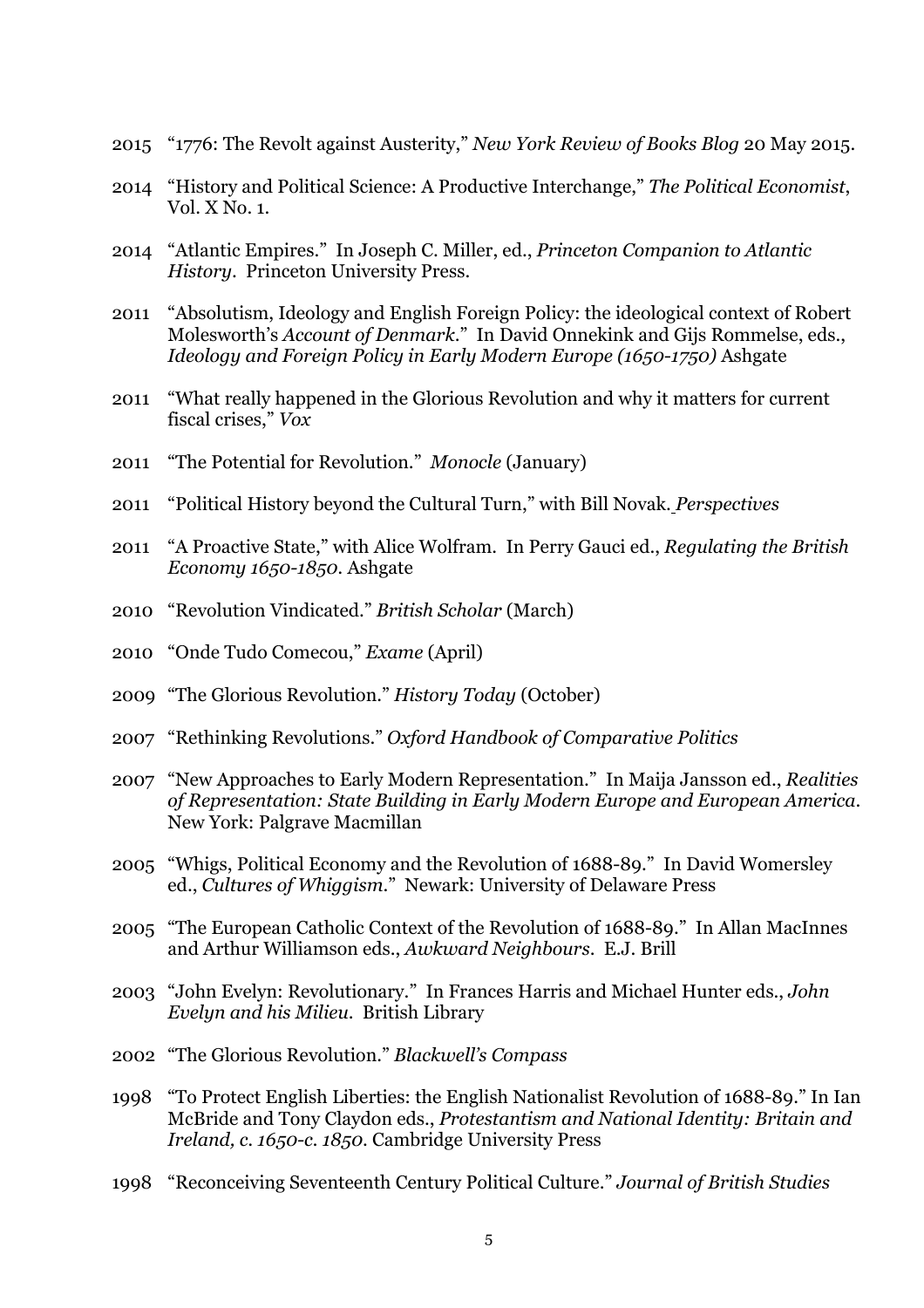- 1998 "The British Glorious Revolution." In Jack Goldstone ed., *The Encyclopedia of Political Revolutions*. Congressional Quarterly Books
- 1998 "The English Origins of Nationalism," in George Steinmetz ed., *Culture/State*. Cornell University Press
- 1995 "Shadwell's Dramatic Trimming." In Donna Hamilton and Richard Strier eds., *Albion's Conscience: Religion and Politics 1580-1680* Cambridge University Press
- 1995 "English Popular Opinion and the Third Anglo-Dutch War." In Gerald MacLean ed., *Culture and Society in the Stuart Restoration: Literature, Drama, History* Cambridge University Press
- 1995 "The English Debate on Universal Monarchy." In John Robertson ed., *A Union For Empire: The Union of 1707 in the History of British Political Thought.* Cambridge University Press
- 1992 "Britain and the World in the 1650s." In John Morrill ed., *Regicide to Restoration: The Consequences of the English Revolution*. Collins and Brown

#### **Visiting Appointments**

Visiting Professor, University of Paris VII, June 2013 Visiting Professor, IMT Lucca, March 2013 Visiting Fellow, All Souls College, Oxford, 2010-11 Visiting Professor, EHESS, Paris, December 2006

#### **Awards and Fellowships**

| 2015    | Voyager Prize, Council of Editors of Learned Journals, for excellence for any      |
|---------|------------------------------------------------------------------------------------|
|         | journal covering the period 1500-1800, for editorship of <i>Eighteenth Century</i> |
|         | <b>Studies</b>                                                                     |
| 2014    | Fellow, Dorothy and Lewis B. Cullman Center for Scholars and Writers, New          |
|         | <b>York Public Library</b>                                                         |
| 2014    | Fellow, John Simon Guggenheim Memorial Foundation                                  |
| 2012    | Institute for New Economic Thinking Major Grant for "The Divergence of             |
|         | Britain" project with James Robinson (Harvard).                                    |
| 2011    | Visiting Fellow, Humanities Institute, University of Warwick                       |
| 2011    | Morris D. Forkosch Prize for best book in British history, American Historical     |
|         | Association                                                                        |
| 2010    | Gustav Ranis International Book Prize, Yale MacMillan Center, for the best book    |
|         | on an international subject written by a Yale faculty member                       |
| 2010-11 | Visiting Fellow, All Souls College, Oxford                                         |
| 2011    | Mackay History Lecturer, Dalhousie University, Halifax, Nova Scotia                |
| 2010    | Sir John Neale Lecturer, University College, London                                |
| 2004-05 | Honorary Residential Fellow, Franke Institute for the Humanities, University       |
|         | of Chicago                                                                         |
| 2004    | Burkhardt Fellowship, American Council for Learned Societies                       |
| 2004-05 | Sabbatical Year Fellowship, American Philosophical Society                         |
| 2003    | Fellowship, Huntington Library                                                     |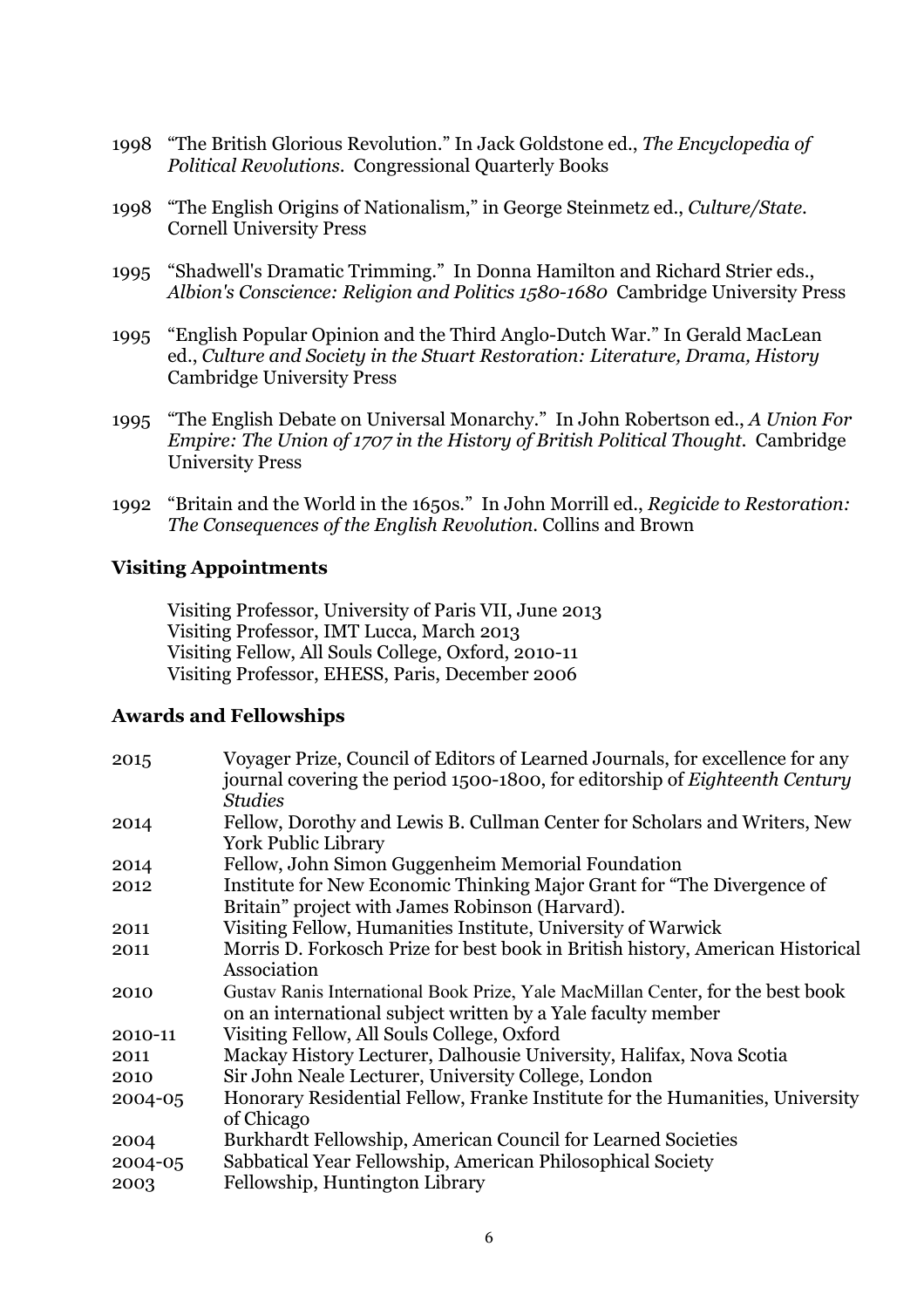| 2001      | Everett Helm Visiting Fellowship, Indiana University                                            |
|-----------|-------------------------------------------------------------------------------------------------|
| 1999-2000 | Member, School of Historical Studies, Institute for Advanced Study, Princeton                   |
| 1999      | British Academy Grant, Huntington Library                                                       |
| 1998      | J and J Neubauer Award for Excellence in Teaching, University of Chicago                        |
| 1996-97   | Fellowship, Woodrow Wilson Center                                                               |
| 1996      | Fellowship, American Philosophical Society                                                      |
| 2003-04   | Social Sciences Division Research Award, University of Chicago (also in 1994-                   |
|           | 1995, 1997-98, 1998-99, 1999-2000, 2001-2002, 2002-2003                                         |
| 1994      | Fellowship (summer), English-Speaking Union                                                     |
| 1993      | Andrew W. Mellon Fellow (summer), Huntington Library                                            |
| 1990      | Junior Fellow (1991-93 tenure), Harvard Society of Fellows                                      |
| 1990      | W. M. Keck Foundation Fellow (summer), Huntington Library                                       |
| 1989-90   | Mellon Final-Year Dissertation Fellowship, Harvard University                                   |
| 1998      | Jens Aubrey Westengard Traveling Scholarship, Summer                                            |
| 1988-89   | Lord Harlech Scholarship at New College, Oxford University                                      |
| 1988      | Fulbright Fellowship to the United Kingdom (declined)                                           |
| 1988-99   | Honda America Individual Honors Scholarship                                                     |
| 1984-86   | Mellon Fellowship in the Humanities                                                             |
| 1984      | Peter Reichard Prize, Dartmouth College, for the outstanding senior thesis in                   |
|           | history                                                                                         |
| 1984      | Richard McCornack Prize, Dartmouth College, for the outstanding graduating<br>senior in history |

## **Courses Recently Taught**

Origins of the British Empire and the Causes of the American Revolution Britain, Modernity and Empire Directed Studies, History and Politics (survey of Western history from Machiavelli to Schmidt) Comparative British and Iberian Atlantics The Divergence of England Early Modern Empires in History and Theory Revolutions in Comparative Perspective Capitalism and State Formation in Early Modern Britain and Europe The Glorious Revolution in Comparative Historical Perspective John Locke in Historical Context The Origins of the British Empire Intellectual and Political Change in Early Modern Europe Religion, Literature and Politics in Early Modern Britain (1550-1789) The Dutch Republic in the Golden Age European Civilization

#### **Service**

| 2012-17       | Editor, Eighteenth Century Studies                          |
|---------------|-------------------------------------------------------------|
| 2010-12       | Evaluator, ACLS Ryskamp and Burkhardt Fellowships, American |
|               | <b>Council for Learned Societies</b>                        |
| 2012-11, 2015 | Evaluator, American Philosophical Society Benjamin Franklin |
|               | Fellowships                                                 |
| 2011          | Chair, St. Andrew's Society Fellowship Committee            |
| 2011          | Co-Convener with John Darwin, Oxford/Yale Workshop on       |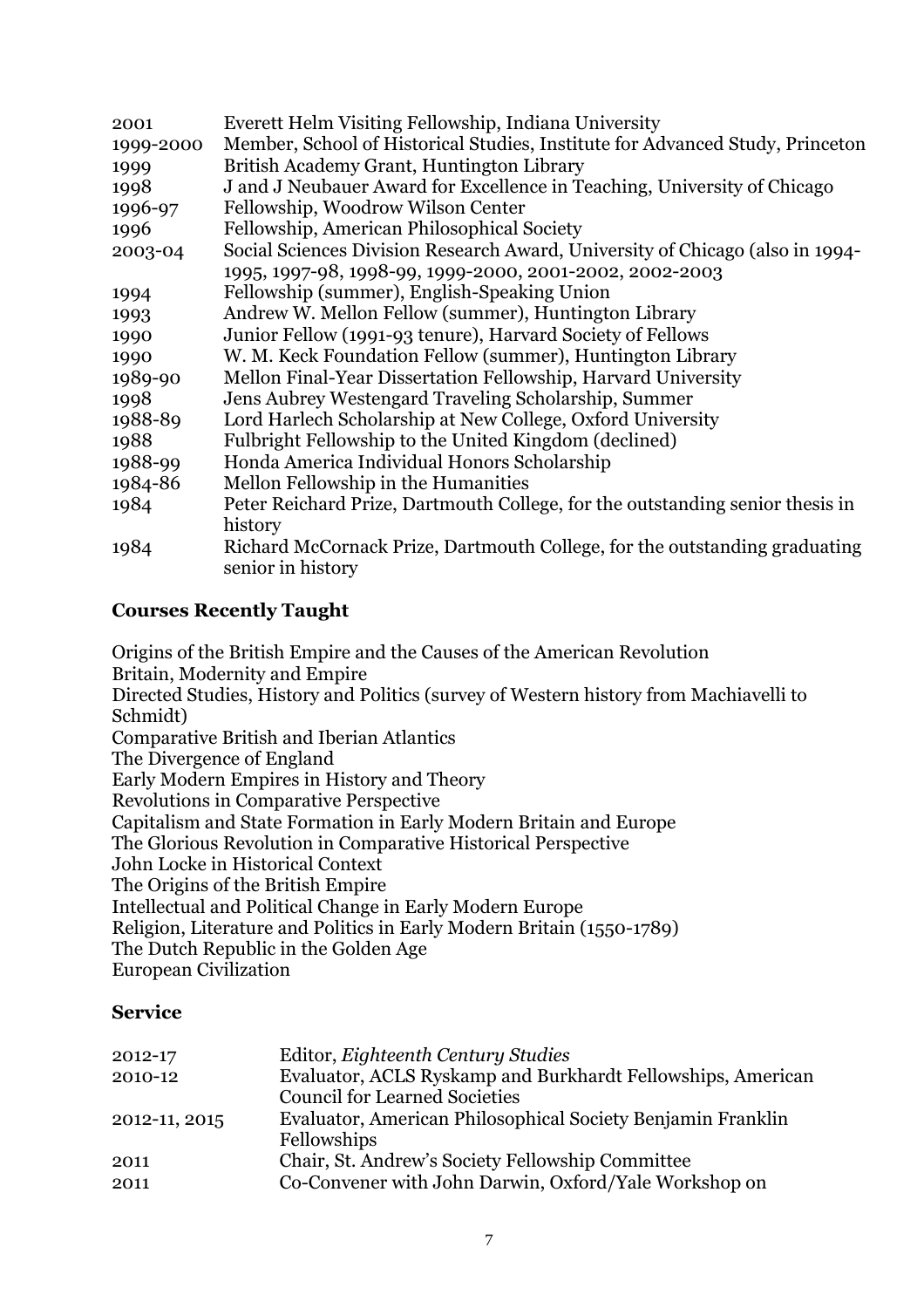|              | Institutions and Empire, Nuffield College, Oxford                       |
|--------------|-------------------------------------------------------------------------|
| 2010-11      | Convener All Souls College Visiting Fellows Seminar (met bi-weekly)     |
| 2006-09      | Short-Term Fellowship Committee, Huntington Library                     |
| 2005-08      | Chair, Program Committee, North American Conference on British          |
|              | <b>Studies</b>                                                          |
| 2005-current | Member, Editorial Board, Lewis Walpole Book Series, Yale University     |
|              | <b>Press</b>                                                            |
| 1998-2002    | Editor, Oxford University Press Series: History and Literature in Early |
|              | Modern Britain                                                          |
| 1995-96      | Co-Convener Mellon Seminar on Toleration                                |
|              |                                                                         |

### **Service to Yale**

| 2017        | Lecturer, Yale Alumni Association Tour, New Zealand                        |
|-------------|----------------------------------------------------------------------------|
| 2016-18     | Publications Committee, Yale University Press                              |
| 2016-17     | Co-Chair, Faculty Search Committee, CHESS                                  |
| 2016-17     | Member, American History Search Committee                                  |
| 2016        | Chair, Paola Bertucci Tenure Committee                                     |
| $2015 - 18$ | Co-convener, Early Modern Empires Workshop                                 |
| 2015-16     | Member, Modern Europe Search Committee                                     |
| 2013-18     | Co-Director, Center for Historical Enquiry and the Social Sciences (CHESS) |
| 2012-17     | Advisory Board Member, Yale Center for British Art                         |
| 2012        | Chair, Early Modern Intellectual History Search Committee                  |
| 2012        | Lecturer, Yale Alumni Association Tour, British Isles, May                 |
| 2012        | Member, fellowship committee, Yale Center for British Art                  |
| 2011-13     | Director of Undergraduate Studies in History, Yale University              |
| 2011        | Co-Organizer, Yale University–College London Conference on History and the |
|             | Social Sciences, March (conference took place in London)                   |
| 2011        | Organizer, Mellon Consortium Conference on the British Empire, October     |
| 2011-12     | Chair, Macmillan Center Book Prize Committee                               |
| 2011        | Lecturer, Yale Alumni Cruise, South Africa, January                        |
| 2009-18     | Committee Member, Humanities Initiative                                    |
| 2008-18     | Chair, Yale Program in British Studies                                     |
| 2008-10     | Director of Graduate Studies, Department of History                        |
| 2008-10     | Humanities Divisional Committee Member (Tenure Committee)                  |
| 2007-18     | Committee, Lewis Walpole Library Short-Term Fellowship                     |
| 2007-10     | Chair, Council on European Studies                                         |
| 2007-09     | Chair, Hilles and Griswold Fellowship Committee, Yale University           |
| 2005-14     | Co-Convenor, British Historical Studies Colloquium                         |
| 2005-13     | Co-Convenor, Transitions to Modernity Colloquium                           |
| 2005-08     | Board Member, Yale Center for Parliamentary History                        |
|             |                                                                            |

## **Service to the University of Chicago**

- 2003-05 Director, Nicholson Center for British Studies
- 2002-04 Chair, Graduate Admissions and Aid Committee, Department of History
- 2002-03 Chair, Library Board
- 2001-03 Co-convener, Chicago Colloquium on Early Modern Britain (University of Chicago and Northwestern University)
- 2001-03 Co-convener, Historical Sociology and Comparative Political Economy Workshop